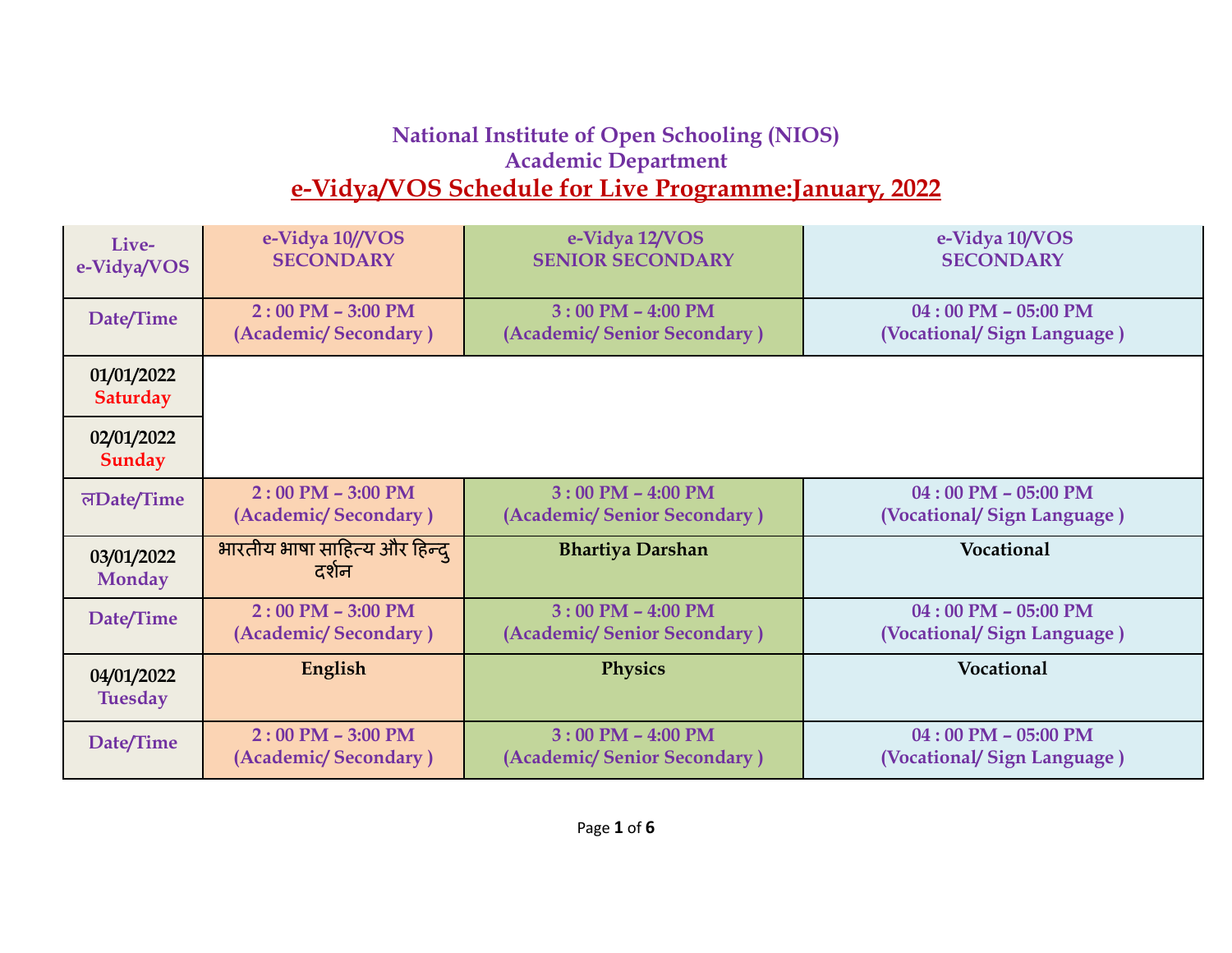| 05/01/2022<br>Wednesday       | <b>Home Science</b>                           | <b>ECCE</b>                                          | Vocational                                             |
|-------------------------------|-----------------------------------------------|------------------------------------------------------|--------------------------------------------------------|
| Date/Time                     | $2:00$ PM $-$ 3:00 PM<br>(Academic/Secondary) | $3:00$ PM $-$ 4:00 PM<br>(Academic/Senior Secondary) | $04:00$ PM $- 05::00$ PM<br>(Vocational/Sign Language) |
| 06/01/2022<br><b>Thursday</b> | Urdu                                          | <b>Environmental Science</b>                         | <b>Sign Language</b>                                   |
| Date/Time                     | $2:00$ PM $-$ 3:00 PM<br>(Academic/Secondary) | $3:00$ PM $-$ 4:00 PM<br>(Academic/Senior Secondary) | $04:00$ PM $- 05::00$ PM<br>(Vocational/Sign Language) |
| 07/01/2022<br>Friday          | <b>Science and Technology</b>                 | Psychology                                           | <b>Sign Language</b>                                   |
| 08/01/2022<br><b>Saturday</b> |                                               |                                                      |                                                        |
| 09/01/2022<br>Sunday          |                                               |                                                      |                                                        |
| Date/Time                     | $2:00$ PM $-$ 3:00 PM<br>(Academic/Secondary) | $3:00$ PM $-$ 4:00 PM<br>(Academic/Senior Secondary) | $04:00$ PM $- 05::00$ PM<br>(Vocational/Sign Language) |
| 10/01/2022<br><b>Monday</b>   | <b>Bhartiya Darshan</b>                       | <b>Political Science</b>                             | Vocational                                             |
| Date/Time                     | $2:00$ PM $-$ 3:00 PM<br>(Academic/Secondary) | $3:00$ PM $-$ 4:00 PM<br>(Academic/Senior Secondary) | $04:00$ PM $- 05:00$ PM<br>(Vocational/Sign Language)  |
| 11/01/2022<br><b>Tuesday</b>  | <b>Economics</b>                              | Painting                                             | Vocational                                             |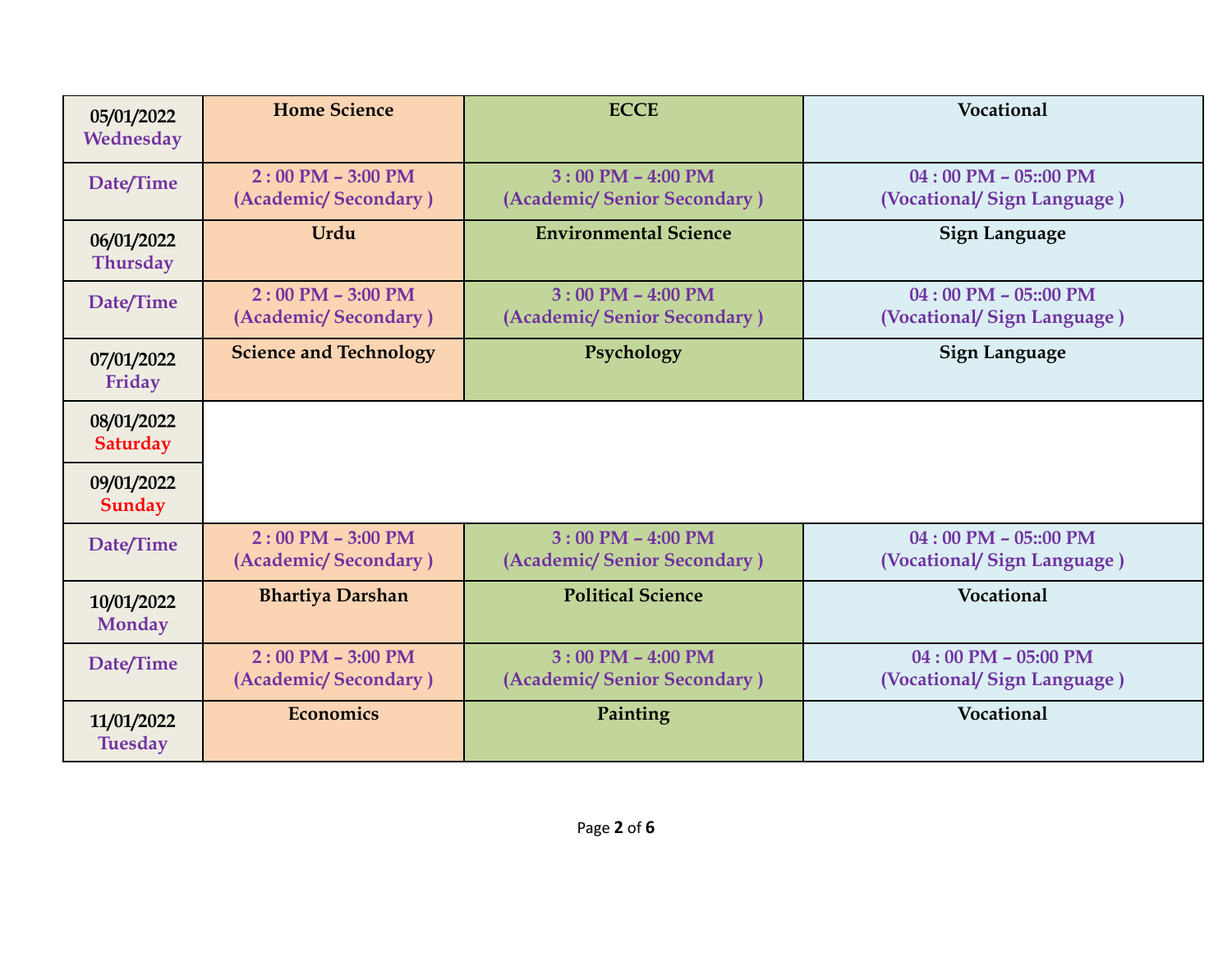| Date/Time                     | $2:00$ PM $-$ 3:00 PM<br>(Academic/Secondary) | $3:00$ PM $-$ 4:00 PM<br>(Academic/Senior Secondary) | $04:00$ PM $- 05::00$ PM<br>(Vocational/Sign Language) |
|-------------------------------|-----------------------------------------------|------------------------------------------------------|--------------------------------------------------------|
| 12/01/2022<br>Wednesday       | <b>Business Studies</b>                       | <b>Biology</b>                                       | Vocational                                             |
| Date/Time                     | $2:00$ PM $-$ 3:00 PM<br>(Academic/Secondary) | $3:00$ PM $-$ 4:00 PM<br>(Academic/Senior Secondary) | $04:00$ PM $- 05::00$ PM<br>(Vocational/Sign Language) |
| 13/01/2022<br><b>Thursday</b> | Accountancy                                   | <b>History</b>                                       | <b>Sign Language</b>                                   |
| Date/Time                     | $2:00$ PM $-$ 3:00 PM<br>(Academic/Secondary) | $3:00$ PM $-$ 4:00 PM<br>(Academic/Senior Secondary) | $04:00$ PM $- 05::00$ PM<br>(Vocational/Sign Language) |
| 14/01/2022<br>Friday          | Sindhi                                        | Veda Adhyayan                                        | <b>Sign Language</b>                                   |
| 15/01/2022<br><b>Saturday</b> |                                               |                                                      |                                                        |
| 16/01/2022<br><b>Sunday</b>   |                                               |                                                      |                                                        |
| Date/Time                     | $2:00$ PM $-$ 3:00 PM<br>(Academic/Secondary) | $3:00$ PM $-$ 4:00 PM<br>(Academic/Senior Secondary) | $04:00$ PM $- 05::00$ PM<br>(Vocational/Sign Language) |
| 17/01/2022<br><b>Monday</b>   | Painting                                      | Geography                                            | Vocational                                             |
| Date/Time                     | $2:00$ PM $-$ 3:00 PM<br>(Academic/Secondary) | $3:00$ PM $-$ 4:00 PM<br>(Academic/Senior Secondary) | $04:00$ PM - 05::00 PM<br>(Vocational/Sign Language)   |
| 18/01/2022                    | Urdu                                          | Economics                                            | Vocational                                             |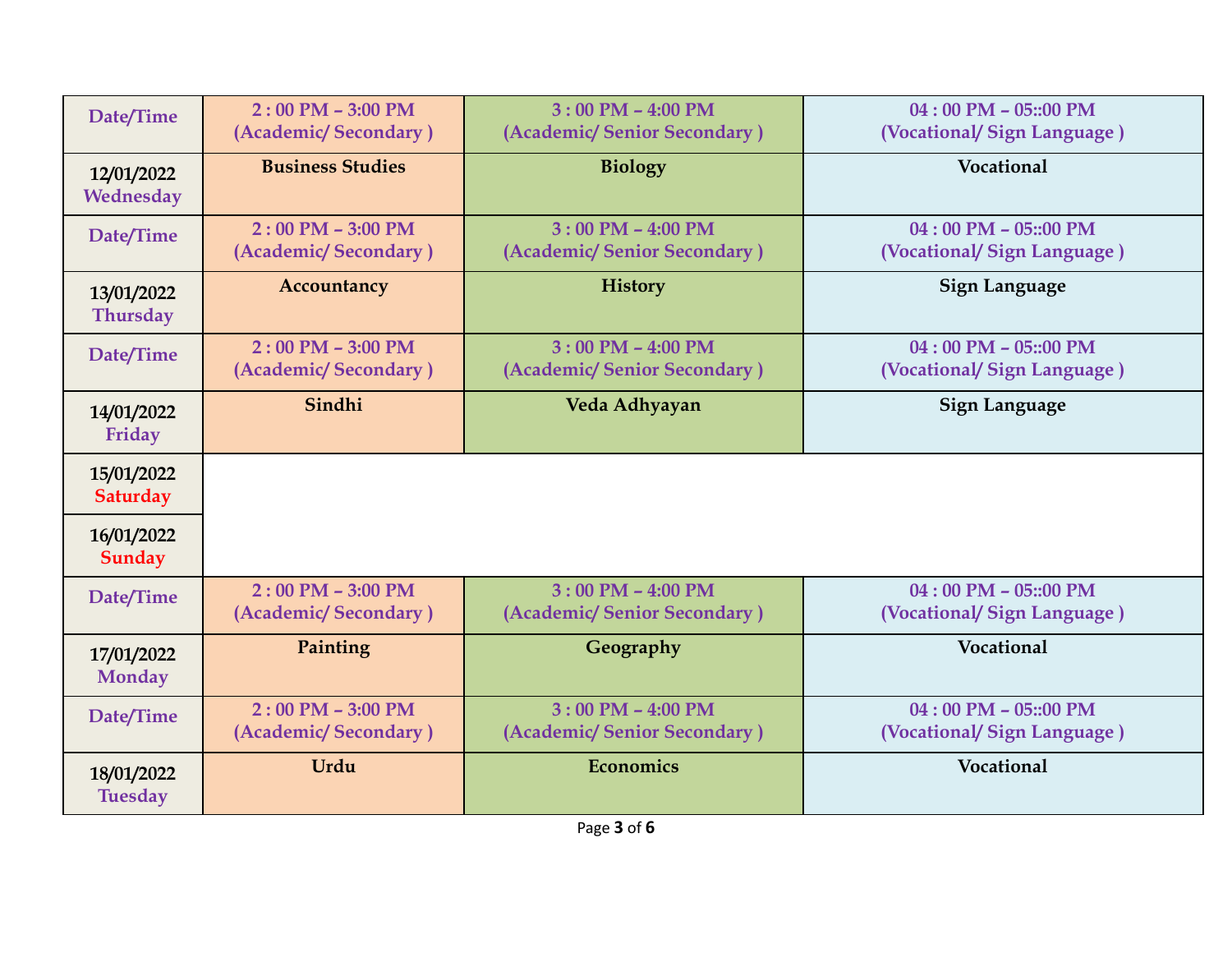| Date/Time                     | $2:00$ PM - 3:00 PM<br>(Academic/Secondary)   | $3:00$ PM $-$ 4:00 PM<br>(Academic/Senior Secondary) | $04:00$ PM $- 05::00$ PM<br>(Vocational/Sign Language) |
|-------------------------------|-----------------------------------------------|------------------------------------------------------|--------------------------------------------------------|
| 19/01/2022<br>Wednesday       | <b>Data Entry Operations</b>                  | Sociology                                            | Vocational                                             |
| Date/Time                     | $2:00$ PM $-$ 3:00 PM<br>(Academic/Secondary) | $3:00$ PM $-$ 4:00 PM<br>(Academic/Senior Secondary) | $04:00$ PM $- 05::00$ PM<br>(Vocational/Sign Language) |
| 20/01/2022<br><b>Thursday</b> | <b>Social Science</b>                         | Accountancy                                          | <b>Sign Language</b>                                   |
| Date/Time                     | $2:00$ PM $-$ 3:00 PM<br>(Academic/Secondary) | $3:00$ PM $-$ 4:00 PM<br>(Academic/Senior Secondary) | $04:00$ PM $- 05::00$ PM<br>(Vocational/Sign Language) |
| 21/01/2022<br>Friday          | <b>Mathematics</b>                            | <b>Mass Communication</b>                            | <b>Sign Language</b>                                   |
| 22/01/2022<br><b>Saturday</b> |                                               |                                                      |                                                        |
| 23/01/2022<br>Sunday          |                                               |                                                      |                                                        |
| Date/Time                     | $2:00$ PM $-$ 3:00 PM<br>(Academic/Secondary) | $3:00$ PM - 4:00 PM<br>(Academic/Senior Secondary)   | $04:00$ PM $- 05::00$ PM<br>(Vocational/Sign Language) |
| 24/01/2022<br><b>Monday</b>   | Hindi                                         | <b>Library and Information Science</b>               | Vocational                                             |
| Date/Time                     | $2:00$ PM $-$ 3:00 PM<br>(Academic/Secondary) | $3:00$ PM $-$ 4:00 PM<br>(Academic/Senior Secondary) | $04:00$ PM $- 05::00$ PM<br>(Vocational/Sign Language) |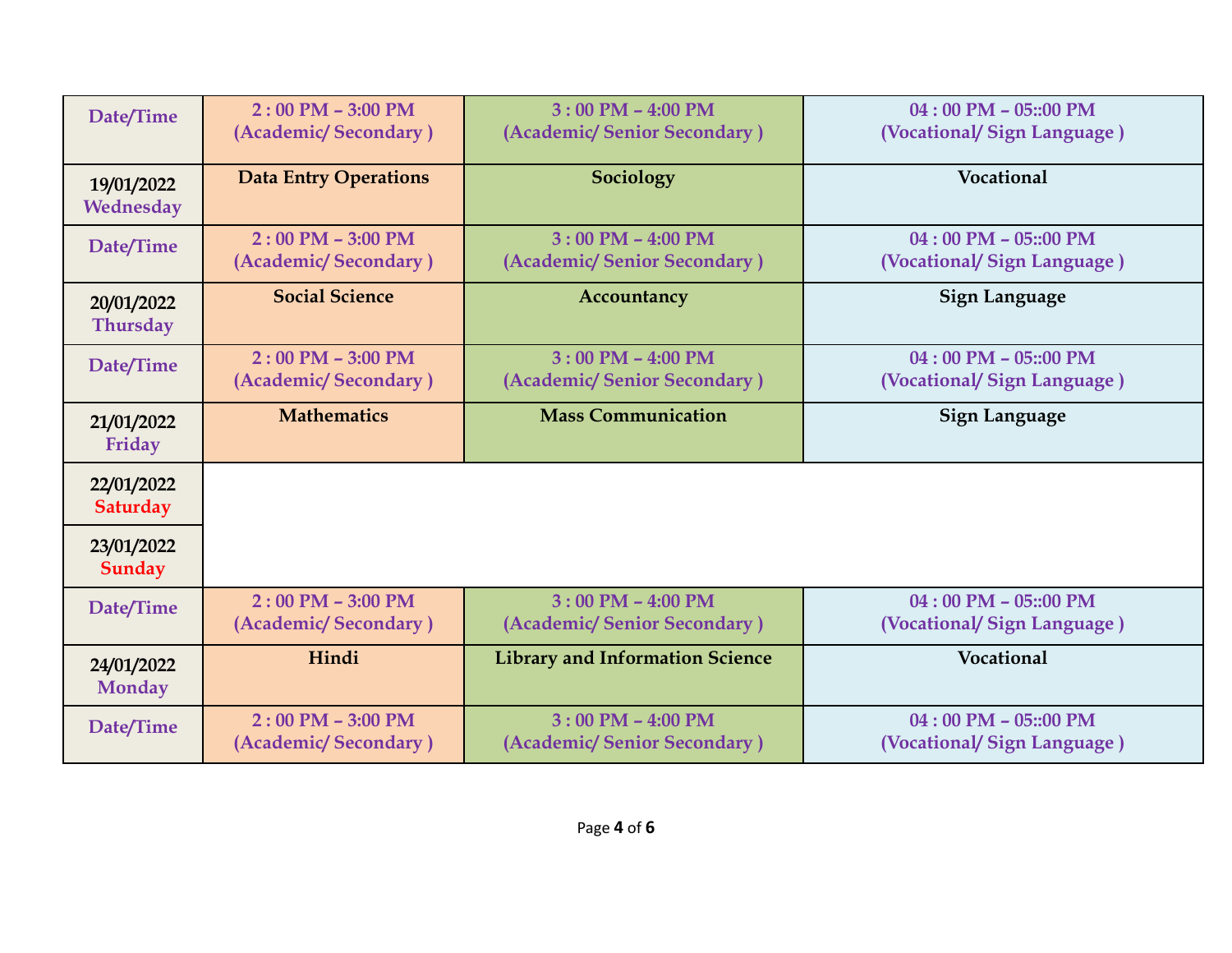| 25/01/2022<br><b>Tuesday</b>  | <b>Science &amp; Technology</b>               | <b>Environmental Science</b>                         | Vocational                                             |
|-------------------------------|-----------------------------------------------|------------------------------------------------------|--------------------------------------------------------|
| Date/Time                     | $2:00$ PM - 3:00 PM<br>(Academic/Secondary)   | $3:00$ PM $-$ 4:00 PM<br>(Academic/Senior Secondary) | $04:00$ PM $- 05::00$ PM<br>(Vocational/Sign Language) |
| 26/01/2022<br>Wednesday       |                                               | <b>Republic Day</b>                                  |                                                        |
| Date/Time                     | $2:00$ PM - 3:00 PM<br>(Academic/Secondary)   | $3:00$ PM $-$ 4:00 PM<br>(Academic/Senior Secondary) | $04:00$ PM $- 05::00$ PM<br>(Vocational/Sign Language) |
| 27/01/2022<br><b>Thursday</b> | Sindhi                                        | Hindi                                                | <b>Sign Language</b>                                   |
| Date/Time                     | $2:00$ PM - 3:00 PM<br>(Academic/Secondary)   | $3:00$ PM $-$ 4:00 PM<br>(Academic/Senior Secondary) | $04:00$ PM $- 05::00$ PM<br>(Vocational/Sign Language) |
| 28/01/2022<br>Friday          | <b>Business Studies</b>                       | English                                              | <b>Sign Language</b>                                   |
| 29/01/2022                    |                                               |                                                      |                                                        |
| <b>Saturday</b>               |                                               |                                                      |                                                        |
| 30/01/2022                    |                                               |                                                      |                                                        |
| Sunday                        |                                               |                                                      |                                                        |
| Date/Time                     | $2:00$ PM $-$ 3:00 PM<br>(Academic/Secondary) | $3:00$ PM $-$ 4:00 PM<br>(Academic/Senior Secondary) | $04:00$ PM - 05::00 PM<br>(Vocational/Sign Language)   |
| 31/01/2022                    | <b>Social Science</b>                         | Chemistry                                            | Vocational                                             |